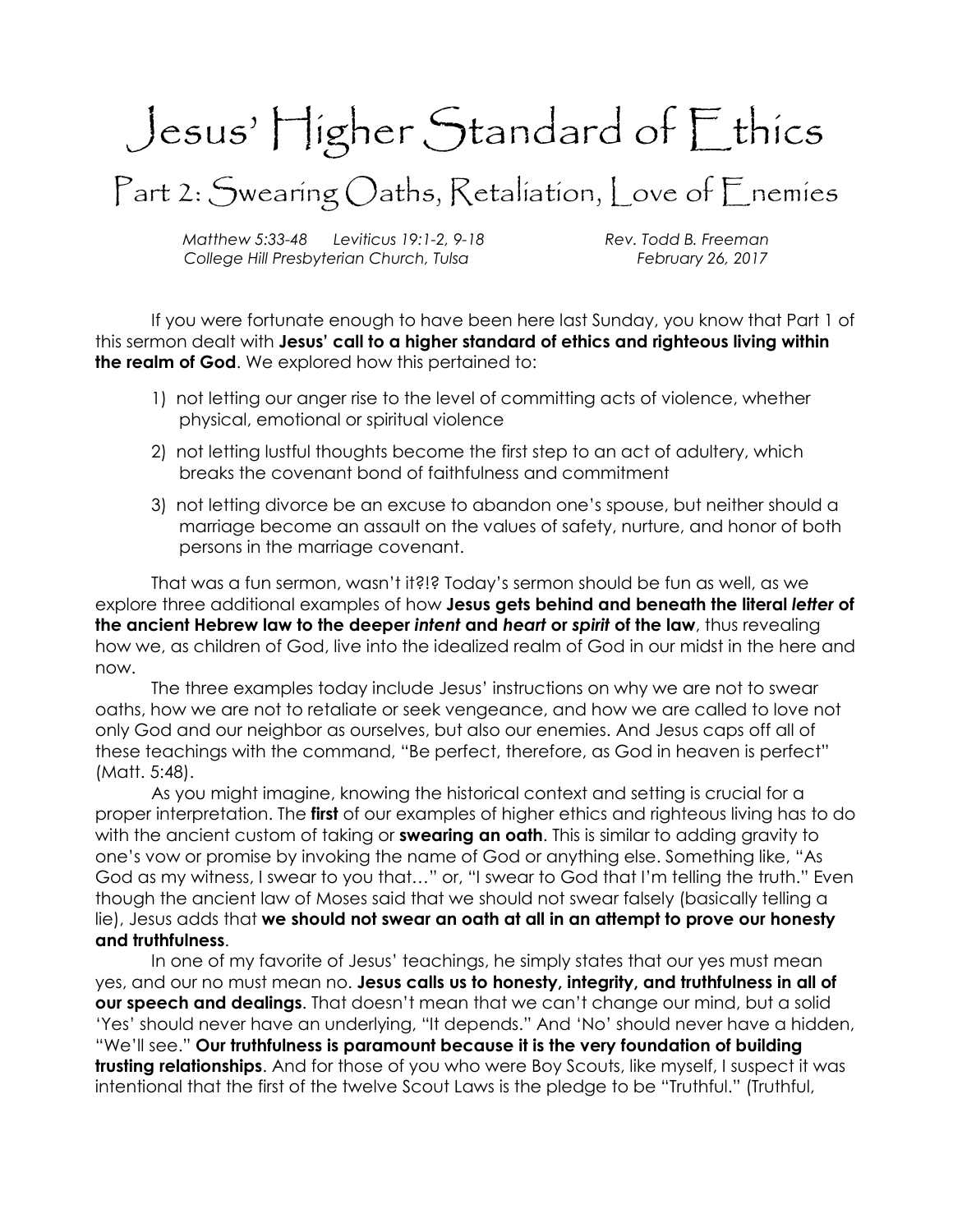loyal, helpful, friendly, courteous, kind, obedient, cheerful, thrifty, brave, clean and reverent. I continue to be guided by these values.)

There is so much distrust in the world because often we are uncertain if what we are being told is actually the truth. [You can add your own political commentary here.] Sometimes we might even wonder if what we speak is actually the truth, or an "alternative fact." So within our own homes, within our places of work and leisure, and within this community of faith, let us say what we mean – 'Yes, Yes' or 'No, No' – without bringing God into it as our backup. Again, **honesty and integrity must always be part of who we are and** what we do in our daily lives.

Our second example, which is Jesus' fifth in his list of six, deals with the issue of active nonviolence as opposed to seeking retaliation or revenge. This is a tough one, and it requires an explanation. Who hasn't heard the admonition to "turn the other cheek," or "give them the shirt off your back," or "go the second mile"?

We live in a world that goes by the adage, "those with the most guns win." Our president professed just this week that we should expand our nation's nuclear arsenal so that we can be at the "top of the pack." Too many people actually live by a reversal of the Golden Rule, "Do unto others what they have done unto you" or, "Do unto others first before they do unto you." But even the laws of Moses sought to be a moderating force when it came to retaliation and vengeance.

The Old Testament law instructed that instead of fighting back with every ounce of destructive force in our power to control, our response should be measured by the offense given. In the Old Testament, "An eye for an eye, and a tooth for a tooth," was not a call to violence in and of itself. Rather, it was intended to establish proportional justice, moderation and restraint. Metaphorically, if someone takes an eye, then in response take only one eye, not two; if someone takes a tooth, then respond by taking only one tooth, not a whole mouthful of teeth. In other words, the punishment should be proportional to the crime. Now there's an entire sermon, especially one dealing with the fairness, or lack thereof, of our criminal justice system.

Jesus takes this a lot further, however, by demanding the seemingly preposterous instruction to not even resist an evildoer at all. But if we followed this to the letter of the law, we would all be broke, homeless, naked, and in the emergency room every day. I don't think this was what Jesus was asking us to sign up for. So let's look briefly at the examples of turning the other cheek, offering our cloak as well as our coat, and walking not just one mile but a second mile as well.

The following can be labeled as the 'nonviolent resistance' interpretation. As you will see, this contradicts a common interpretation that we are to simply be a doormat and a victim to an aggressor. But that verges on religiously motivated masochism, to which we are not called to by Jesus. Biblical scholar, theologian and activist Walter Wink, in his book Engaging the Powers: Discernment and Resistance in a World of Domination, interprets the passage as ways to subvert the power structures of the time. At the time of Jesus, **striking** someone on the right cheek meant that the right-handed aggressor would have to use a backhand slap, thus asserting authority and dominance over someone deemed to be of a **lower class or social status**. If the persecuted person "turned the other cheek," the aggressor was faced with a dilemma. To strike someone on the left cheek, the aggressor would be forced to use an open hand as a challenge, or a fist to punch the person, but this was seen as a statement of equality. Thus, by turning the other cheek the person being persecuted was demanding equality.

Concerning an interpretation of **handing over one's cloak, which served as a long** undergarment, in addition to one's outer coat, the debtor has literally giving the shirt off his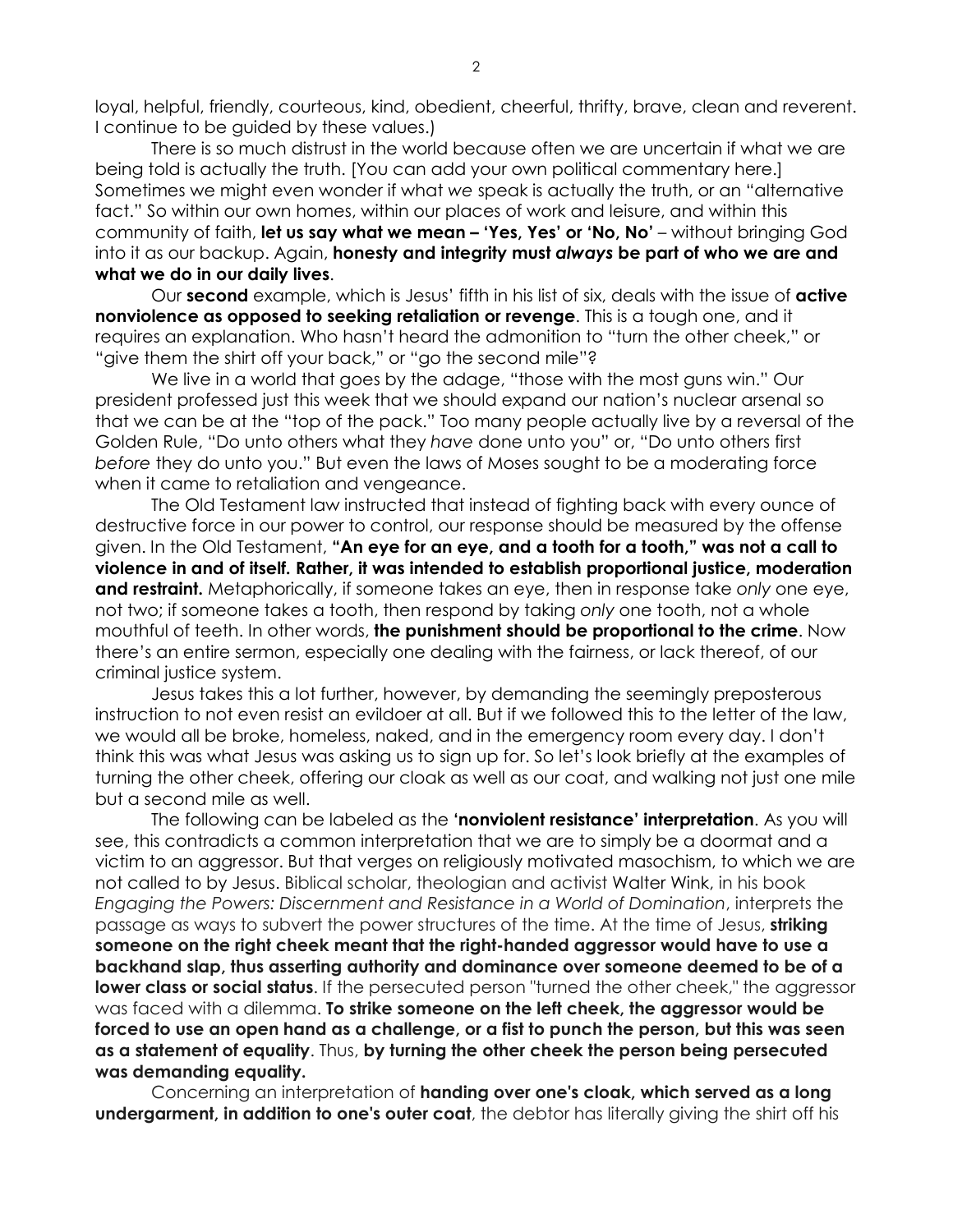back, thus leaving himself naked. This situation is actually forbidden by Hebrew law as stated in Deuteronomy (24:10–13). It's important to note that biblically, public nudity was viewed as bringing shame on the viewer, not just the naked person. Giving someone your cloak (basically your underwear), was therefore an act to shame the aggressor.

In the third example, Jesus incorporates the commonly invoked **Roman law** that allowed Roman soldiers to demand that inhabitants of occupied territories **carry messages** and equipment the distance of one mile, but prohibited forcing an individual to go further **than a single mile**, at the risk of suffering disciplinary action. In this example, the nonviolent interpretation sees Jesus as placing criticism on an unjust and hated Roman law as well as clarifying the teaching to extend beyond Jewish law.

These three examples, then, are all expressions of active nonviolence and defiance. No doormats here. We are all aware that violence begets more violence. And yes, we know that even a nonviolent response does not always prevent further violence. Yet, we are challenged to bear witness to our Christian identity by finding just and nonviolent avenues to peace in the midst of violence.

Let's move on to the **third** and final example of living into the higher ethical standards of the realm of God. The Hebrew law commanded, as we heard in this morning's Old Testament reading, "Love your neighbor as yourself" (Lev. 19:18). But at the heart and spirit of the law of loving your neighbor, as interpreted by Jesus, was the call to love even your enemies and pray for those who persecute you (Matt. 5:44). Presbyterian biblical commentator Thomas Long summarizes it this way:

The reason that one ought to do this is because **God is like this**, and we are God's children. God does not hate the enemy; indeed, the good gifts of life  $-$  the sun and the rain – are lavished on everyone. If we love only those who love us, we are not imitating God. We are simply imitating the world, for even tax collectors and Gentiles love those who love them.

Through all these examples, Perhaps Jesus' point is that we are called to break the cycle! Break the cycle of unfaithfulness, the cycle of abuse, hatred, violence, and injustice. We, as Christians, are called to be Christ-like – to counter evil with good, to approach hate not with more hate, and to allow the Sacred Presence of Christ to live in and through us.

This leads to perhaps the hardest command in the entire Bible: to love as God loves. It is this call to be like God that best interprets the saying "Be perfect, therefore, as God in heaven is perfect" (Matt. 5:48). This is not an admonition to just try harder. For if it was, it would indeed be a recipe for despair. Rather, to be "perfect" is to respond to other people – even our enemies – with the kind of love, compassion and desire for good that expresses the way God responds to the world. Perfection, then, is less about getting things exactly right and more about loving as God loves. And as Christians, we believe that Jesus is God's concrete example of that love. It is a love we are called to live out and reflect in our own lives, and in the life of this community of faith.

Over the past two Sundays you have heard me preach about how this call to a higher ethical standard and righteous living within the realm of God intersects with issues such as anger, lust, divorce, swearing oaths, nonviolent resistance, and love of enemies. Thinking back, perhaps I could have spared us these two tough sermons by simply standing up and stating in one sentence:

God's values – values of love, compassion, integrity, justice, forgiveness, dignity, and non-violence – must be our values, visible in and through our lives.

 May God bless and empower you, and us together, with the strength and courage to make it so.